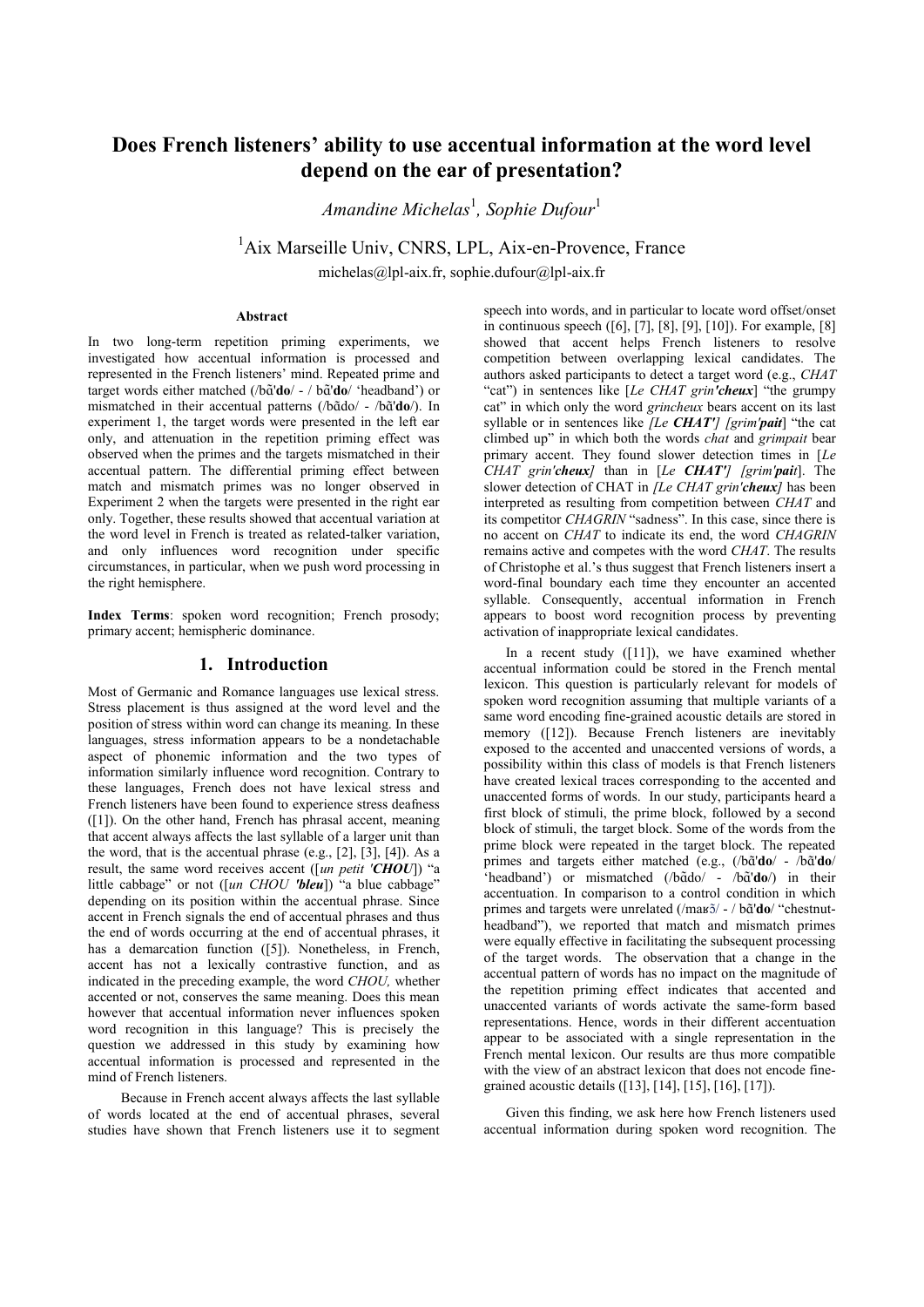starting point of this study is a paper published by Gonzalez and McLennan in 2007 [18]. These authors have examined how surface variation in words related to talker specificities is represented and influences spoken word processing by manipulating the ear of presentation of the words in a series of long-term priming experiments. They reported an attenuation of the repetition priming effect in case of a talker change between the first and second presentation of the repeated target word when the words were presented in the left ear, and thus are, due to contralateral projections, predominantly processed by the right hemisphere. In contrast, no modulation in the magnitude of the repetition priming effect was found in case of a talker change between the first and second presentation of the repeated target word when the words were presented in the right ear and thus are predominantly processed by the left hemisphere. This differential priming effect as a function of the ear of word presentation is particularly interesting since it shows that surface information related to talker identity is processed differently by the two hemispheres. In particular, it appears that only the right hemisphere benefit from a match in talker identity between the repeated prime and target words. By contrast, for the left hemisphere, it does not matter whether talker identity matches or mismatches between the repeated prime and target words, because in both cases the input seems to be primarily mapped onto abstract representations that are devoid of the surface information associated with talker identity. On a more general way, this study suggests that variation in talker identity can affect spoken word processing even if this type of variation is not integrated into the lexical representations.

In this study, we make the strong assumption that accentual variation is represented and processed as relatedtalker variation in French, and we tested it in a design similar to that of [18]. Rather than to change the identity of the talker between the first and second presentation of the repeated prime and target words, we changed the accentual patterns and the words were presented either in their accented version (/b '**do**/ *bandeau* 'headband') or in their unaccented version /bado/.As in [18], the ear of presentation of words was manipulated. In both experiments, the primes were binaurally presented while the target words were presented in the left ear only in Experiment 1 and in the right ear only in Experiment 2. Similarly to what was observed by [18], an attenuation in the repetition priming effect in case of a change in the accentual pattern should only be observed in Experiment 1 when we push processing in the right hemisphere, and thus when words are presented in the left ear.

# **2. EXPERIMENT 1: left-ear presentation**

# **2.1. Participants**

Forty-eight right-handed native speakers of French participated in the experiment.

#### **2.2. Materials**

Forty-eight words with a CVCV disyllabic structure were selected from Lexique, a lexical database of the French language ([19]) and were used both as primes and targets. They have a mean frequency of 7.60 occurrences per million. 16 additional words of the same syllabic structure were selected and were used as control primes. They have a mean frequency of 6.96 occurrences per million.

In order to obtain the accented and unaccented versions of each of the stimulus, we asked a native speaker of French to produce the 64 words within carrier sentences in which the target word bore primary accent on its last syllable or was unaccented depending on its position within the utterance (e.g. *On m'avait parlé [d'un bandeau 'bleu]qui était joli* "I had been told about a blue headband which was nice" vs. *On m'avait parlé [d'un petit ban'deau] qui était joli* "I had been told about a small headband which was pretty"). To avoid coarticulation effects due to contextualized-speech, each word was first extracted from its carrier sentence and then auditorily presented to the speaker in isolation. The speaker had to repeat each word in its accented and unaccented versions. The 128 tokens thus obtained were recorded at a sampling frequency of 44 100 Hz, segmented and then normalized in intensity at a level of 70 dB.

Acoustic analyses using Praat software ([20]) were then conducted to ensure that the 48 target words were produced with the expected accentual patterns. Pre-boundary lengthening and fundamental frequency (f0) rises, the two main correlates of primary stress in French, were measured. As expected, the final syllable of the target words was longer  $(t(47) = 17.73, p < 0.001)$  and associated with a stronger f0 rise  $(t (47) = 21.26, p < .0001)$  than the first syllable only in their accented versions.

For the purpose of the lexical decision task, 64 disyllabic pseudo-words with a CVCV structure were created by changing the last phoneme of real words not previously used (e.g. /bezi/ created from the word /beze/ 'kiss'). This allowed us to have non-word like words, and to constrain the participants to listen to the stimuli up to the end prior to giving their response. The non-words followed the same criteria as the words, and thus were recorded and produced in their accented (e.g. /be**'zi**)/ and unaccented (e.g. /bezi)/ versions.

In addition, a 510 ms audio file was created containing pink noise. The 510 ms corresponded to the duration of the longest target word. RMS amplitude was equated to 40 dB. As in [18]'s study pink noise was chosen because as for speech, its spectral level decreases with increasing frequency.

# **2.3. Design**

Two blocks of stimuli were presented. The first consisted of the primes and the second of the targets. Within each block, half of the stimuli was accented, and the other half was unaccented. The targets block consisted of 48 target words and 48 pseudo-words. Among the 48 target words, 16 served in the matched priming condition, 16 in the mismatched priming condition and 16 in the control priming condition. Within each priming condition, half of the target words was presented in their accented version, and the other half was presented in their unaccented version. The prime block also consisted of 48 words and 48 pseudo-words. Among the prime words, 16 consisted of the repetition of the targets with the same accentualpattern (e.g. /bã'do/ - /bã'do/), 16 consisted of the repetition of the targets with a different accentual pattern (e.g. /b $\tilde{a}$ do/- /b $\tilde{a}'$ do/), and the 16 others were the control primes and were unrelated to the targets. Among the control primes, half of them was presented in their accented version and the other half was presented in their unaccented version. Also for the pseudo-words, 16 consisted in the exact repetition (with the same accentual pattern) of pseudo-words used in the target block, 16 consisted in the repetition of pseudo-words used in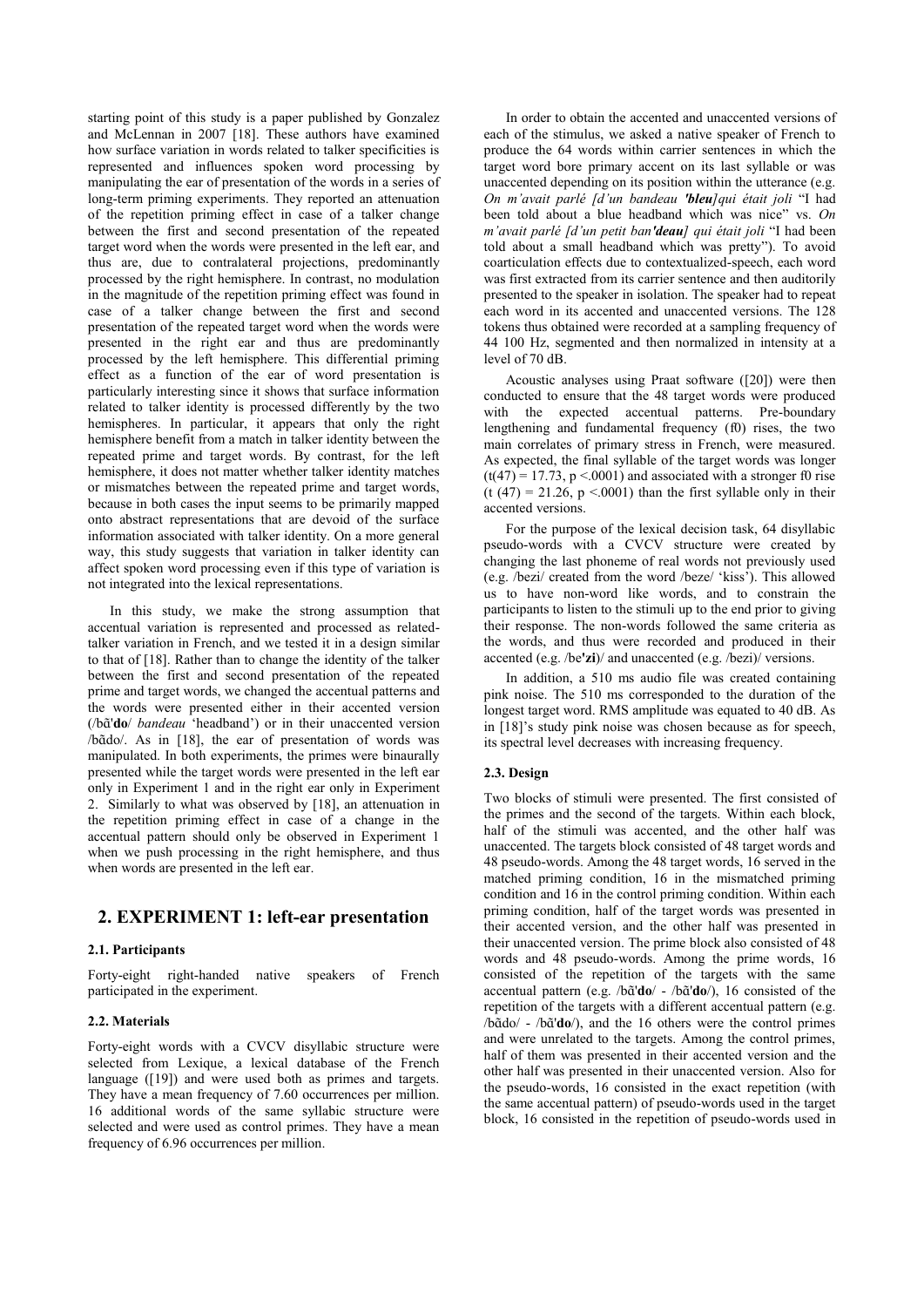the target block but with a different accentual pattern, and 16 were unrelated.

Because each target word was paired with three different primes (match, mismatch, control) and no participant was presented with the same target twice, three experimental lists were created. The three lists were then divided into two sublists so that each stimulus of the prime and target blocks was heard in its accented and unaccented version.

### **2.4. Procedure**

The participants were tested individually in a sound attenuated booth, and stimuli were presented over calibrated headphones at 70 dB. The presentation of the stimuli was controlled by a computer thanks to the software E-Prime (version 2.0, Psychology Software Tools). In both the prime and the target blocks, participants were asked to make a lexical decision as quickly and accurately as possible with "word" responses using their dominant hand on a button-box that was placed in front of them. Response times (RTs) were recorded from the onset of stimuli. Within each block, the stimuli were presented randomly. An inter-trial of 2000ms elapsed between the participant's response and presentation of the next stimulus. The participants were tested on only one experimental list and the experiment began with 12 practice trials. During the target block, the stimuli were presented in the left ear only, and the noise was presented in the opposite ear.

#### **1.5. Results**

Statistical analyses were performed on the target words. Five items that gave rise to an error rate of more than 40% were removed from the analyses. RTs analysis was performed on correct responses, thus removing 240 data (11.6%) out of 2064 data. 6 outliers (> 2500ms) were also excluded from the analysis. The mean RT and percentage of correct responses in each condition are presented in Figure 1. RTs were analyzed using a linear mixed-effect regression model. For the model to meet the assumptions of normally-distributed residuals and homogeneity of the variance, a log transformation was applied to RTs. The model was run on 1818 data points. The model included prime type (match, mismatch, control) as fixed effect, random intercepts for participants and items, random slopes by participants and by items for the prime type factor.



Figure 1. Mean Reaction Times (in ms) and Standard Errors as a function of prime type. Percentage of correct responses are shown below the bar for each condition.

With the control prime condition as intercept, the model revealed that RTs were faster for target words preceded by match primes than for target words preceded by control primes  $(\beta = -0.09, \text{ SE} = 0.01, t = -7.10, p < .0001)$ . RTs were also

faster for target words preceded by mismatch primes than for target words preceded by control primes ( $\beta$  = -0.07, SE = 0.01,  $t=$  -5.60,  $p < .0001$ ). To test the difference between the match and the mismatch conditions, the model was releveled such that the match prime condition was the intercept. Critically, RTs were faster for target words preceded by match primes than for target words preceded by mismatch primes ( $\beta = 0.03$ ,  $SE = 0.01$ ,  $t = 2.10$ ,  $p < .05$ ).

Accuracy data  $(1 = \text{correct responses}, 0 = \text{incorrect})$ responses) was analyzed using a mixed-effect regression model with a logistic linking function. The model was run on 2064 data points. It included prime type (match, mismatch, control) as fixed effect, participants and items as random intercepts and random slopes by participants and by item for the prime type factor. Since our data set was too large for the default fitting methods in glmer.nb, it was necessary to implement the function option "nAGQ=0" for the modelfitting process to converge ([21]). With the control prime condition as intercept, the model revealed that participants gave more correct responses for target words preceded by match primes than for target words preceded by control primes  $(\beta = -1.11, SE = 0.22, z = -5.09, p < .0001)$ . Participants also gave more correct responses for target words preceded by mismatch primes than for target words preceded by control primes ( $\beta$  = -0.67, SE = 0.19, z = -3.49, p < .001). To test the difference between the match and the mismatch conditions, the model was releveled such as the match prime condition was the intercept. The difference between the match and mismatch prime conditions failed to reach significance ( $\beta$  = 0.44,  $SE = 0.26$ ,  $z = 1.69$ ,  $p = .09$ ).

To sum-up, the results of Experiment 1 replicated the observation made by [18] regarding talker-specificity effect. In particular, when we constrain processing in the right hemisphere, accentual-related effect emerges so that mismatched primes in the accentual pattern are less effective than matched primes in facilitating target word processing. Such a result has strong theoretical implications since it suggests that in French, the right hemisphere plays an important role in processing accentual information during spoken-word recognition. Before discussing the implications of our findings in more details, we re-ran Experiment 1, but we changed the ear of presentation of the target words, which were thus presented in the right ear. If indeed, it is the right hemisphere which is more reliant for the encoding and processing of accentual information in French, accentual effect should diminish when we push processing in the left hemisphere, and so when the target words are presented in the right ear.

# **3. Experiment 2: right-ear presentation**

# **3.1. Participants**

Forty-eight new participants were recruited. They were righthanded native speakers of French.

#### **3.2. Materials & Procedure**

The stimuli and the procedure were the same as in Experiment 1 except that during the target block, the stimuli were presented to the right ear only, and the noise was presented in the opposite ear.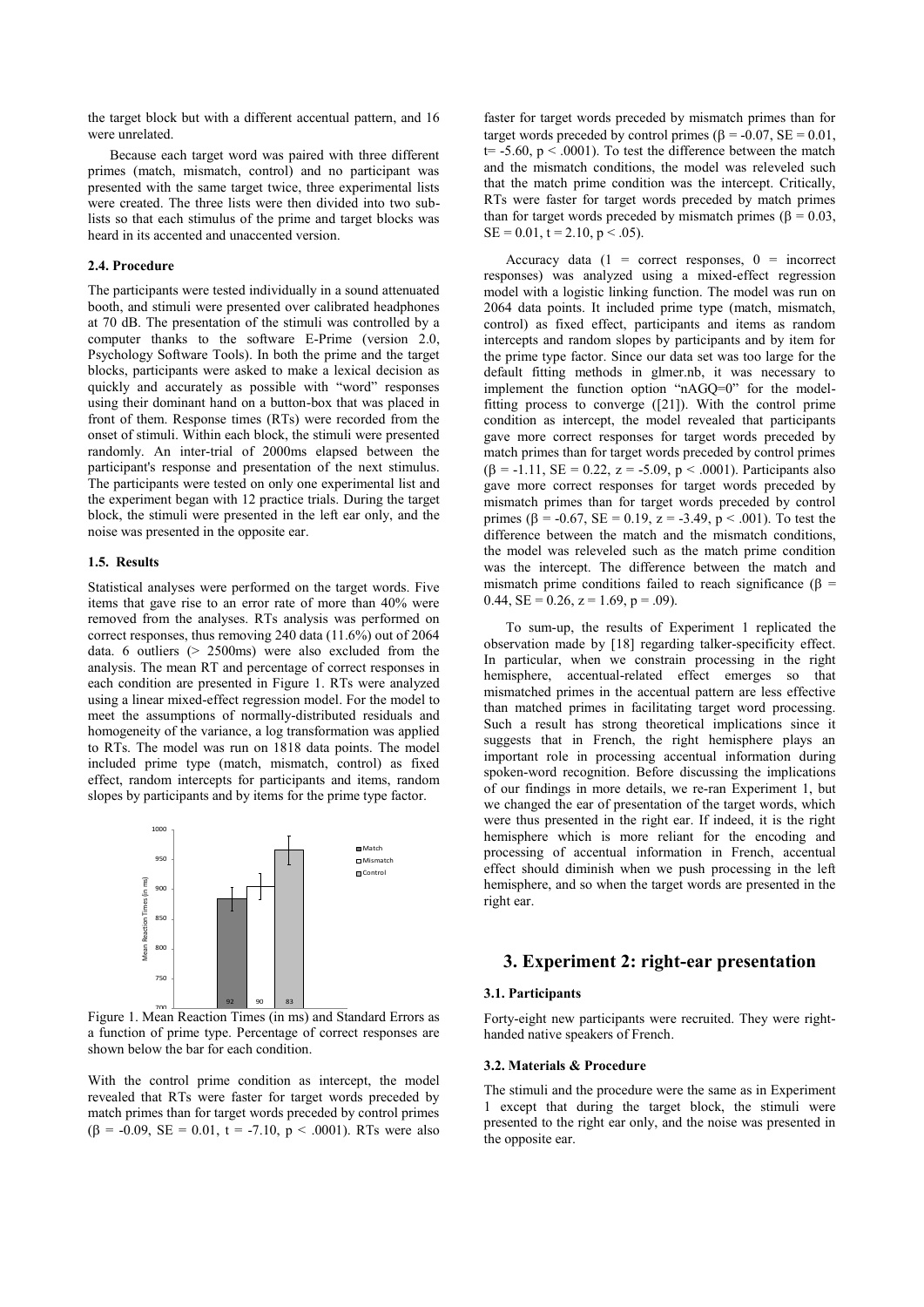### **3.3. Results**

As in Experiment 1, statistical analyses were performed on the target words. Five items that gave rise to an error rate of more than 40% were removed from the analyses. RTs analysis was performed on correct responses, thus removing 242 data  $(11.7%)$  out of 2064 data. Three outliers (one RT = 310 ms) and the two others  $> 2500$ ms) were also excluded from the analysis. The mean RT and percentage of correct responses in each condition are presented in Figure 2. RTs were analyzed using a linear mixed-effect regression model. For the model to meet the assumptions of normally-distributed residuals and homogeneity of the variance, a log transformation was applied to RTs. The model was run on 1819 data points. The model included prime type (match, mismatch, control) as fixed effect, random intercepts for participants and items, random slopes by participants and by items for the prime type factor.



Figure 2. Mean Reaction Times (in ms) and Standard Errors as a function of prime type. Percentage of correct responses are shown below the bar for each condition.

With the control prime condition as intercept, the model revealed that RTs were faster for target words preceded by match primes than for target words preceded by control primes  $(\beta = -0.08, SE = 0.01, t = -5.87, p < .0001)$ . RTs were also faster for target words preceded by mismatch primes than for target words preceded by control primes ( $\beta$  = -0.07, SE = 0.01,  $t = -6.31$ ,  $p < .0001$ ). To test the difference between the match and the mismatch conditions, the model was releveled such that the match prime condition was the intercept. Critically, the difference between the match and the mismatch conditions was not significant ( $\beta$  = 0.01, SE = 0.01, t = 0.56, p > .20).

Accuracy data  $(1 =$  correct responses,  $0 =$  incorrect responses) was analyzed using a mixed-effect regression model with a logistic linking function. The model was run on 2064 data points. It included prime type (match, mismatch, control) as fixed effect, participants and items as random intercepts and random slopes by participants and by items for the prime type factor. As in Experiment 1, it was also necessary to implement the function option "nAGQ=0" for the model-fitting process to converge ([21]). With the control prime condition as intercept, participants gave more correct responses for target words preceded by match primes than for target words preceded by control primes ( $\beta$  = -0.82, SE = 0.22,  $z = -3.71$ ,  $p < .001$ ). Participants also gave more correct responses for target words preceded by mismatch primes than for target words preceded by control primes ( $\beta$  = -0.59, SE = 0.21,  $z = -2.87$ ,  $p < .01$ ). To test the difference between the match and the mismatch conditions, the model was releveled such that the match prime condition was the intercept. The difference between the match and mismatch prime conditions was not significant ( $\beta = 0.23$ ,  $SE = 0.23$ ,  $z = 0.98$ ,  $p > .20$ ).

# **4. Discussion**

The aim of this study was to examine how French listeners use accentual information at the word level. Because in our previous study [11], we showed, in contrast to multiple traces model of spoken word recognition, that fine-grained acoustic details related to accentual information in French is not integrated into lexical representation, here, we make and test the strong assumption that accentual information in French is processed in the same way as talker-related variation. As in [18], the repetition priming paradigm was used and the target words were either presented in the left-ear (Experiment 1) or in the right-ear (Experiment 2). Similarly to what was observed by [18] for talker-related variation, we predicted that accentual information could impact word recognition in French when processing is pushed in the right hemisphere and thus when the words are presented in the left ear.

In line with our hypothesis, Experiment 1 showed that a change in the accentual pattern diminished the magnitude of the repetition priming effect when the words were presented in the left ear, and thus when we pushed processing in the right hemisphere. Crucially, Experiment 2 showed that the accentual-related effect was no longer observable when the target words were presented in the right ear, and thus when the processing was pushed in the left hemisphere. Together, these results suggest that accentual information is processed in the same way as related-talker variation, and influences word recognition provided that we push processing in the right hemisphere.

Our results are important because they suggest that in French, the right hemisphere plays an important role in processing accentual information during spoken-word recognition, so that a mismatch in the accentual pattern has a negative effect on the magnitude of the repetition priming effect. To our knowledge, this study is the first to demonstrate cerebral asymmetries in accentual processing during French word recognition. In a more general way, our results suggest that the right hemisphere is more reliant than the left hemisphere to process accentual information at the word level. This observation is in line with [22]'s hypothesis claiming that prosodic information is differently lateralized in the brain depending on the linguistic functions of prosody in the language. Because prosodic information in French is not relevant at the word level, we showed that this information is primarily processed by the right hemisphere.

To sum up, despite the fact that accentual information in French is not integrated into lexical representations, here we showed that we can modulate the contribution of this information during spoken word recognition by changing the ear of presentation of stimuli, and thus the hemisphere that initially processes the words. In a more general way, we showed that accentual information is processed by French listeners as related-talker variation and that it affects word recognition only under specific circumstances, and in particular here when the processing is constrained in the right hemisphere. The challenge now for future works is to determine the precise cognitive structure which is involved in the storage and use of accentual information in French. Also, since related-talker variation have been shown to influence word recognition in other circumstances (e.g., when words are rare [23] or when the processing is slow and effortful [24]) additional studies are required to determine whether it exists other circumstances in which accentual information could influence spoken-word recognition.